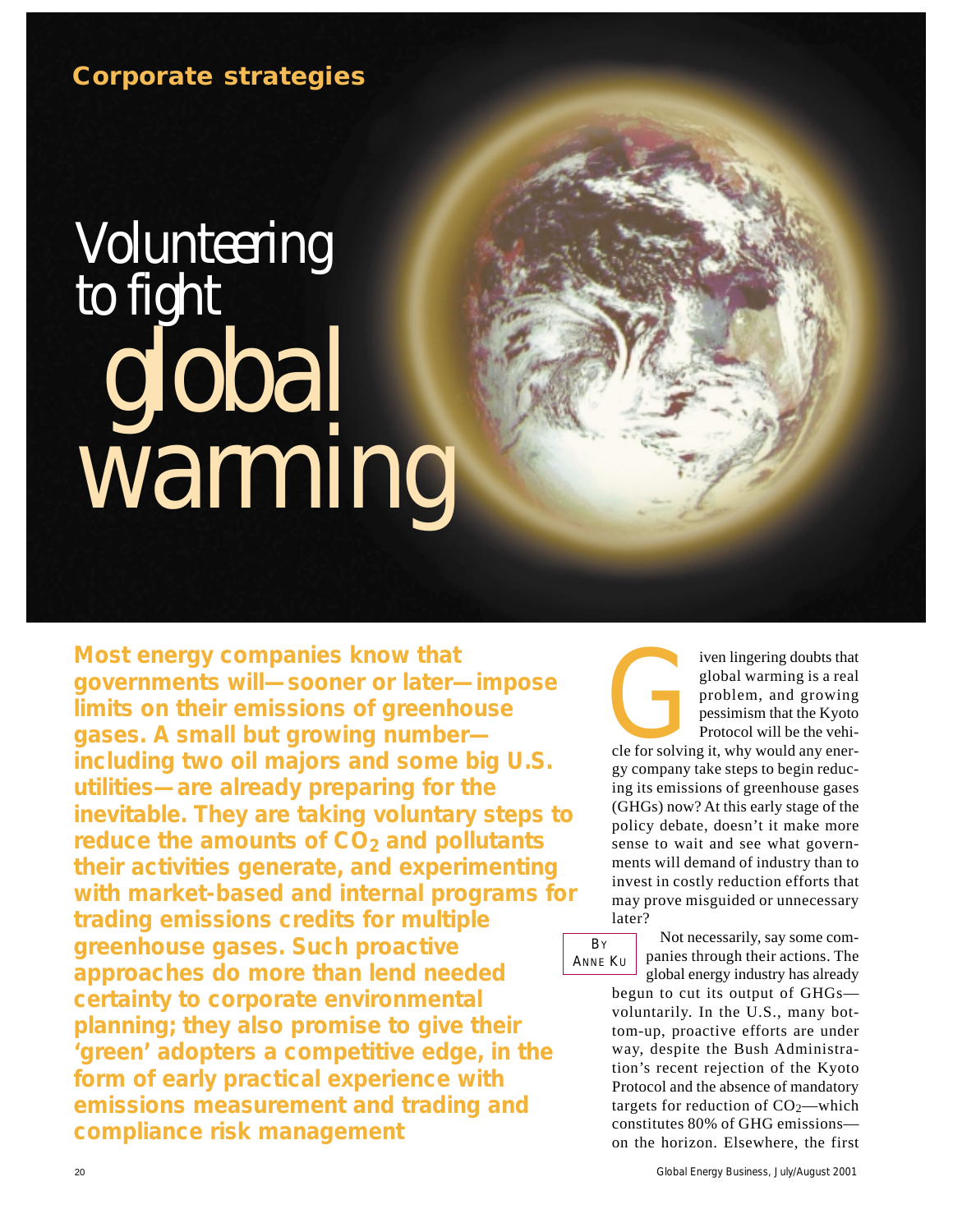



two trans-Atlantic exchanges of  $CO<sub>2</sub>$ emissions credits were recently announced, and several kinds of markets for trading them are being set up in European countries.

#### **New approaches from the Old Country**

Environmentally conscious Western Europe is weaning itself off nuclear power, and seems eager to treat fossil-fueled electricity and combustion engines with equal disdain. A voluntary carbon trading scheme—which notably does not include power generators—begins in Great Britain next year. Denmark plans to use "green" certificates for trading GHG emissions credits. And the European Community wants to have  $CO<sub>2</sub>$  trading across the EU by 2005.

The U.K. Emissions Trading Scheme is voluntary to join but is binding for 10 years. The British government offers financial incentives to get businesses to participate. Participants must meet absolute emissions targets, with

the levels based on past emissions. The scheme excludes electricity generators as they are already covered by the Climate Change Levy (a tax on energy use) and the Renewable Obligation (a requirement to purchase a certain proportion of electricity from designated renewable sources). The first target compliance period is scheduled to begin in April 2002.

The world's first national  $CO<sub>2</sub>$  emissions trading scheme was established in Denmark. This cap-and-trade program applies to large power producers, requiring them to meet specified emissions targets or be penalized at 40 Danish kroner per tonne of  $CO<sub>2</sub>$  (equivalent to  $$4.55$ /tonne CO<sub>2</sub>).

The EU's proposed scheme for  $CO<sub>2</sub>$ 

credit trading, announced in May, is a response to U.S. criticism that Europe lacks markets for buying and selling GHG credits. The proposal anticipates the creation of private markets for trading  $CO<sub>2</sub>$  allowances—and  $CO<sub>2</sub>$ allowances only. It stipulates financial penalties that matter: Scofflaws will be charged a minimum of 200 euros for every metric ton of  $CO<sub>2</sub>$  equivalent over their government-assigned allowance that they allow to escape.

The EU says that it decided on the 200 euro figure because it is 10 times what the average price of allowances is expected to be, and because the penalty is sufficient to ensure that offenders actually reduce their emissions—rather than buying someone else's credits. For more information on the EU's policies and proposals, visit www.europa.eu.int/comm/environment/climat/eccp.htm.

Such approaches seek to use markets to set the price of  $CO<sub>2</sub>$  emissions credits, much as the very successful mandatory  $SO<sub>2</sub>$  emissions allowances program in the U.S. created a "currency of clean air." But a market isn't necessarily needed to buy and sell credits; two companies with complementary  $CO<sub>2</sub>$  positions can do that on their own.

That's exactly what two pairs of energy companies recently announced plans to do. The deals are significant not only because they are voluntary, but also because each involves a Canadian and a European utility. In the more recent one, announced this June, Calgary (Alta., Canada)-based TransAlta Corp. said it is buying 24,000 metric tons of  $CO<sub>2</sub>$  credits from electric utility HEW AG, Hamburg, Germany. HEW is reducing its emissions of  $CO<sub>2</sub>$  because it is now getting more electricity from windmills and less from fossil-fueled power plants. It

The EU's proposed scheme for  $CO<sub>2</sub>$  credit trading, announced in May, is a response to U.S. criticism that Europe lacks markets for buying and selling greenhouse gas credits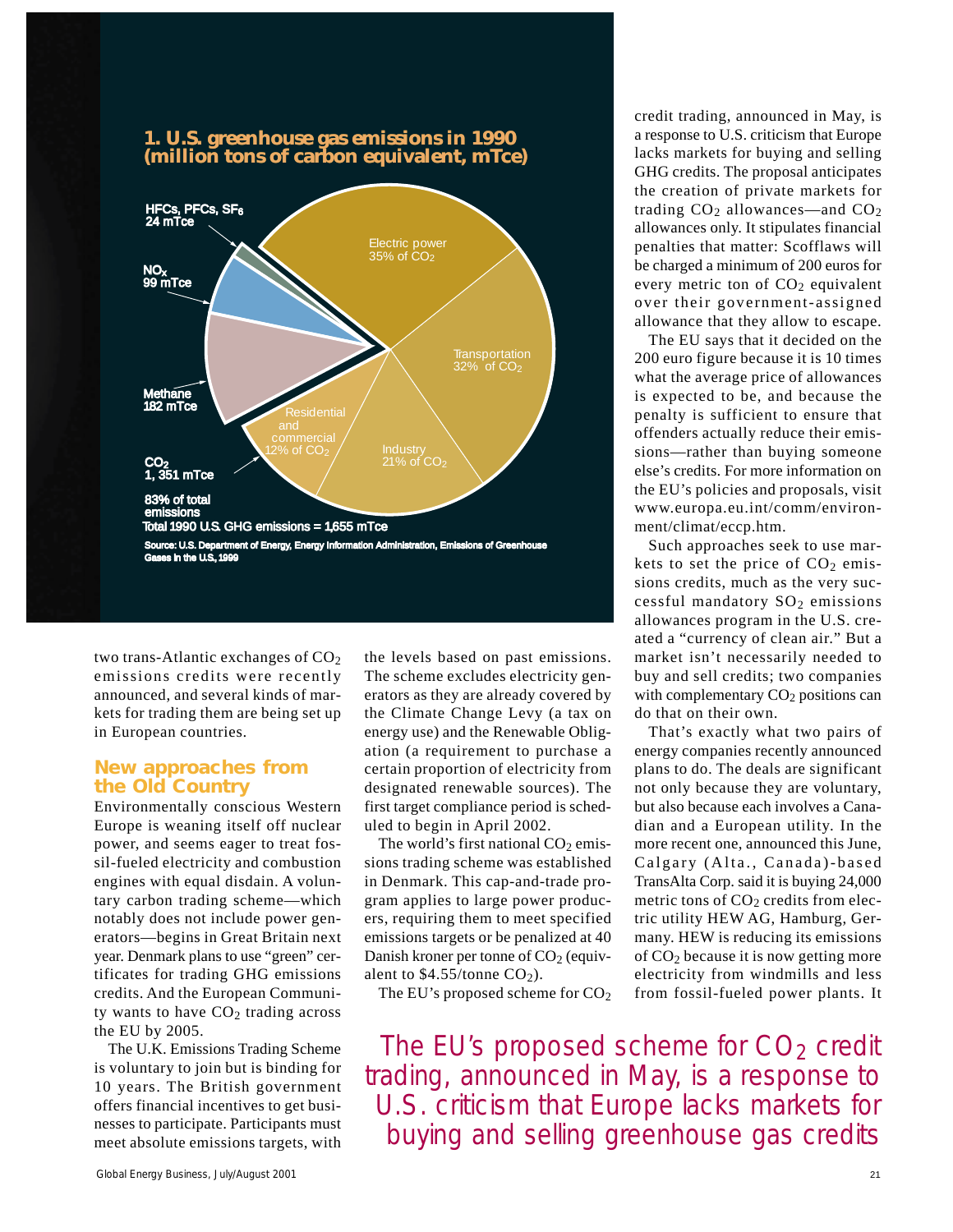

Cost per tonne of carbon (not  $CO<sub>2</sub>$  equivalent), \$

Some approaches seek to use markets to set the price of  $CO<sub>2</sub>$  emissions credits  $\ldots$ . but a market isn't necessarily needed to buy and sell credits. Two companies with complementary  $CO<sub>2</sub>$  can do that on their own

says that the 24,000 tonnes are equivalent to the annual emissions from 3,000 cars.

In the press release announcing the deal, both sides are sanguine about what it portends. "This deal is part of TransAlta's ongoing commitment to reduce our net greenhouse gas emissions and lead the way in proving that market-based mechanisms—such as offsets and emissions reduction trading—really work," says Dr. Bob Page, TransAlta's vice president of Sustainable Development.

"The trading mechanism ensures that greenhouse gas reduction projects are carried out where they are most cost-effective," says Dr. Helmuth-M. Groscurth, head of the project group on environmental certificates at HEW. "At the same time, emissions reduction trading is an interesting new field of business for HEW. It may very well complement HEW's newly developed energy trading activities."

The other deal, made last November and brokered by New York-based Natsource, was for an even larger amount of  $CO<sub>2</sub>$  reduction. According to the press release announcing it, Epcor Utilities Inc.—parent of Edmonton Power, Alta., Canada—"effectively purchased 50,000 tonnes of  $CO<sub>2</sub>$  credits when [Finland's] Fortum Group made a fuel switch to biomass at its Joensuu power plant. The total annual decrease in [the  $CO<sub>2</sub>$  emissions from] the Joensuu plant is about 200,000 tonnes. The conversion of the plant's peat-fired boiler to be a fluidized-bed boiler made it possible to [raise the biofuel's share of the plant's fuel supply to] 50%. The trade concerned emissions reduction credits created in 2000 and transferred on [Jan. 31, 2001]."

"This transaction is a glimpse into the future of the global greenhouse gas market," notes Garth Edward, a broker at Natsource. "Epcor and Fortum have worked together to establish strong verification standards, exploring the legal basis of international transactions and raising awareness of how this market can deliver solid environmental benefits to the global community," he says.

## **Oil majors set their own standards**

The cash that Fortum pockets from sales of  $CO<sub>2</sub>$  credits isn't the main objective of its environmental cleanup efforts. The company's broader strategy is to prepare itself for the day when national  $CO<sub>2</sub>$  caps become mandatory and—in the process—help its

country reduce its collective emissions of the main GHG. With that goal in mind, Fortum plans to increase its use of both renewable and low-carbon raw materials and cut Finland's annual output of  $CO<sub>2</sub>$  by 300,000 to 500,000 tonnes by 2005.

Helping meet a national goal isn't a strategic option for multinational oil companies, however. Once individual countries set or commit to meet a national  $CO<sub>2</sub>$  target, companies with international operations will have to comply with dozens of local regulations. Rather than face such uncertainty and confusion, two of the oil majors—BP and Royal Dutch/Shell are preparing to impose internal caps on their corporate emissions of  $CO<sub>2</sub>$ .

Such preparations take time. In September 1998, Sir John Browne announced that BP would reduce the company's GHG emissions by 10% based on 1990 data—by 2010. To get started, BP set up an internal emissions trading system in which its business units would have to participate. The intention was to allow the units to find innovative and costeffective ways to reduce their production of GHGs.

As part of the initiative, BP commissioned external, independent auditors to measure how much  $CO<sub>2</sub>$  each of its business units produces, and establish a process for verifying reductions. The first audit—in 1998—looked at 127 individual business units in three of the company's business streams: upstream, downstream, and chemicals. It showed that eight business units accounted for 40% of BP's total GHG emissions, and that 40 units accounted for 80% of emissions. A later audit, in 2000, examined the company's fourth business stream gas and power.

Although these measurements are useful to BP in and of themselves, what the auditors have concluded about verifiability is even more significant. They say that given the absence of national or international GHG measurement and reporting standards, business units can pick from several methods. However, if different units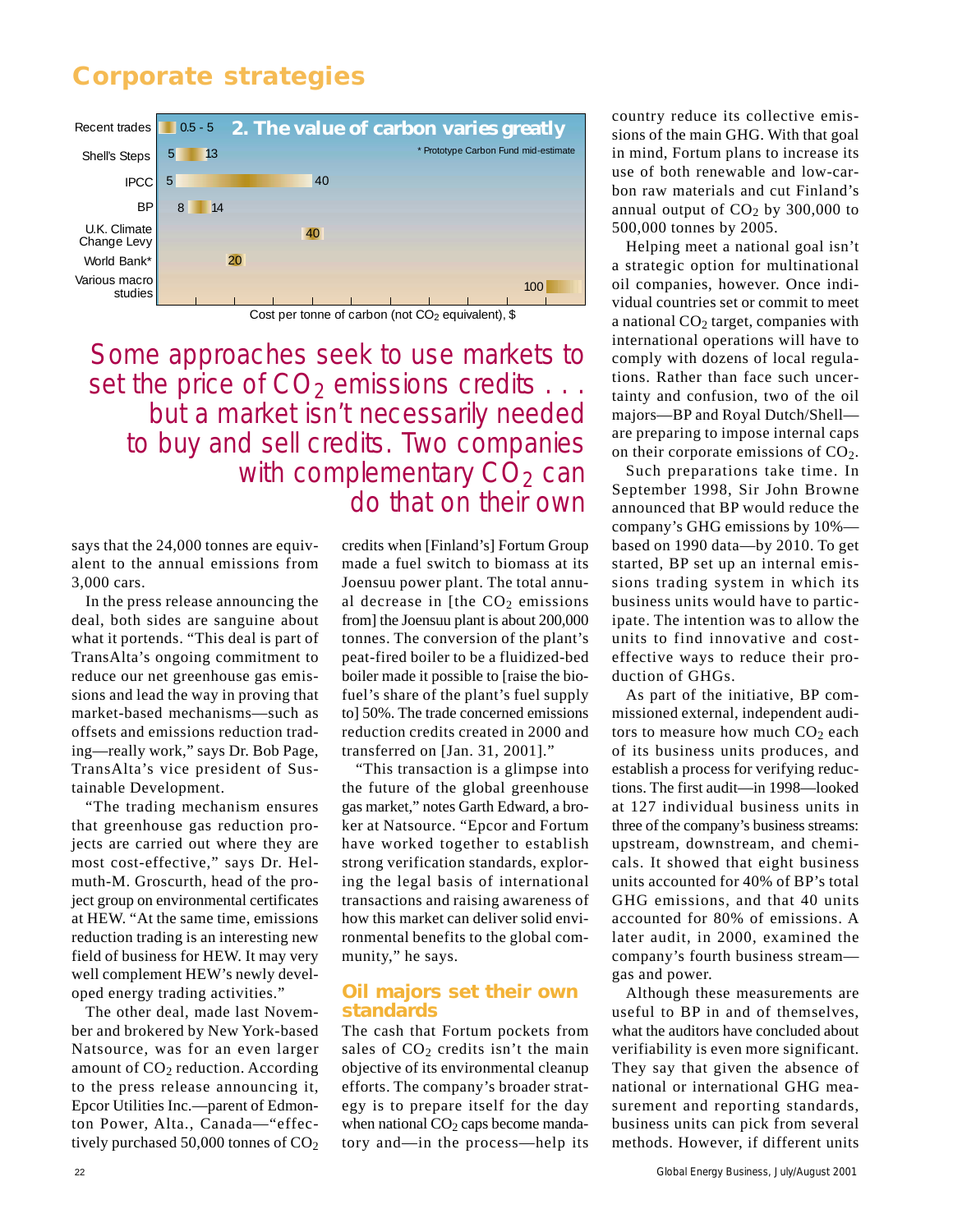choose different methods, that would make comparisons of their  $CO<sub>2</sub>$  reduction efforts as useful as comparisons of apples and oranges. But over time, a "best practice" should emerge from improvements in the auditing process.

The other oil major planning to voluntarily reduce its emissions of GHGs is Royal Dutch/Shell. The company's Web site states, "The Shell Group aims to reduce its greenhouse gas emissions from 1990 by more than 10% in 2002. The longer term is less predictable, but Shell aims to continue to exceed the Kyoto target by 2010. This commitment will be met by reducing greenhouse emissions from our own operations and we will also help our customers to reduce theirs, mainly by providing them fuels with a lower carbon content and by offering renewable energy choices."

In January 2000, Shell launched an internal GHG emissions trading system called Shell Tradable Emission Permit System (Steps). It resembles the "cap and trade" system developed for  $SO_2$  by the U.S. Environmental Protection Agency (EPA). Steps has three objectives: (1) to demonstrate the feasibility and merit of international emissions trading as a low-cost way to reduce emissions; (2) to gain valuable, practical experience in emissions trading, particularly if used in compliance regimes; and (3) to identify least-cost opportunities for emissions reduction by Shell when compliance becomes mandatory. One of the goals of this initiative is to discover the true costs of abating GHG emissions.

Unlike BP and Shell, Exxon Mobil has made no public commitment to reducing its GHG emissions. Its reticence is in line with its corporate position on climate change: "We do not believe that the current scientific understanding justifies mandatory restrictions on the use of fossil fuels, and we are certain that large economic harm would result from reducing fuel availability to consumers by the adoption of the Kyoto protocol or other mandatory measures." When asked to clarify the company's stance on CO2

# **How the Los Angeles ACE/Reclaim program works**

The Automated Credit Exchange (ACE) emissions market opened for trading on Earth Day 1995 (April 13). Designed to support the commerce of the Los Angeles Reclaim (Regional Clean Air Incentives Market) program, ACE was also the first Internet-based exchange in the world. By the late 1990s,

it had become the dominant vehicle for commerce of the Reclaim program, a status it

maintains to this day. Developed by two small California firms, Pasadenabased Sholtz & Associates and San Diego-based Net Exchange, ACE exemplifies how a new market can succeed when it serves the needs of those whose commerce it transacts.

In 1992, the Los Angeles-area South Coast Air Quality Management District (SCAQMD) decided on a market-based approach to help local companies comply with the Clean Air Act Amendments of 1990. Industrial emissions of  $NO<sub>x</sub>$  and  $SO<sub>x</sub>$  in the area were required to decrease by 80% by 2010. To make it possible to achieve such a large reduction, SCAQMD established the emissions credits as single-year issues—in other words, a 2003 credit could only be used to offset a pound of pollution emitted in 2003. The SCAQMD then distributed credits, for all years of the program, totaling all allowable emissions, to the industrial emitters that existed in 1992. Any new firms setting up business in the region would have to buy credits from those firms that had been given credits in 1992.

Conventional brokerage was the first market process attempted for these

credit markets and deals, a company representative responded that "Exxon Mobil generally disagrees with premature implementation strategies of the Kyoto protocol, like emissions trading to ration energy use."

credits, but it soon became clear that the credits' short term rendered brokerage unworkable. One reason is that although the credits are good for only one year, emissions reduction programs require long-term financial decisions. Another is that the credits

**BY CHARLES** POLK

must be bought or sold in multiyear packages to serve the needs of the industrial emitters. Finding a single counterparty for

a package trade is difficult if not impossible, and the low liquidity of the market deters a broker from acquiring an inventory through which package deals can be transacted.

The ACE market was then designed to transact multi-year packages of credit assembled from the multi-year expressions of interest among many firms. It uses the principles of combinatorial trading, a form of market process that takes into account the reality that most commerce is multilateral and multi-item. A market that uses this process requires no intermediary to acquire any transition inventory. Further, long-term deals are not static; for example, a multi-year package of emissions credits acquired in 2001 can be rebalanced sometime later by re-entering the market with a multi-year order that seeks to adjust a firm's holdings in consideration of new information.

For more information about the ACE/Reclaim market, visit www.acemarket.com. For more information about the broader application of combinatorial trading processes, visit www.nex.com.

> *—Charles Polk is president of Net Exchange, San Diego*

The representative added that because 87% of GHG emissions produced by combustion of oil and gas come from the daily use of petroleum products by consumers, it makes more sense for Exxon Mobil to focus its environ-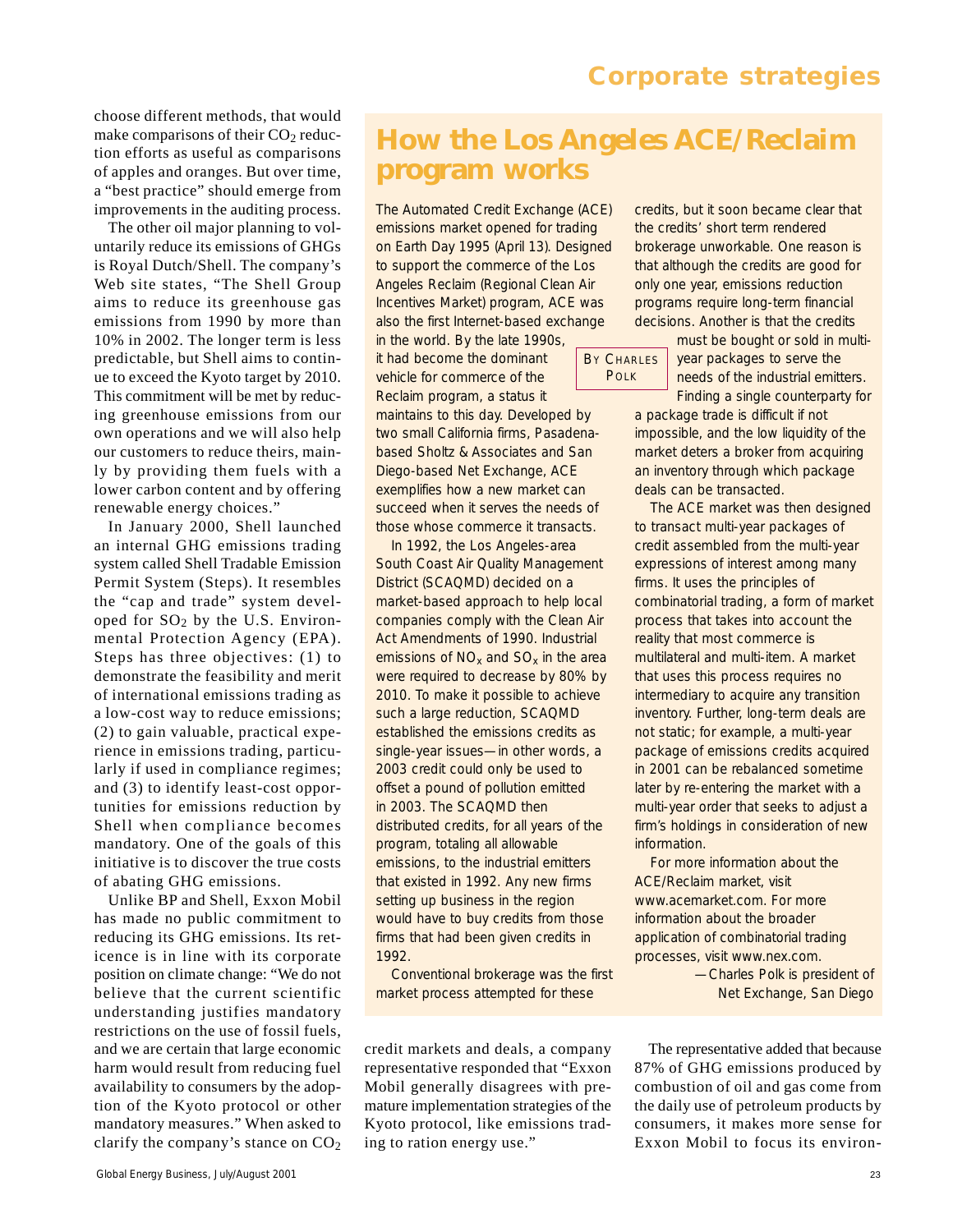## **Greenhouse gases**

| Gas                                    | <b>Description</b>                                                                                                                                                                                                                                                                                                                                                                                | $GWP^*$          |
|----------------------------------------|---------------------------------------------------------------------------------------------------------------------------------------------------------------------------------------------------------------------------------------------------------------------------------------------------------------------------------------------------------------------------------------------------|------------------|
| Carbon dioxide $(CO2)$                 | Comes from the decay of materials, respiration of plant and animal life, volcanic and thermal<br>venting, and natural and human-induced combustion of materials and fuels. It is removed<br>from the atmosphere through photosynthesis and ocean absorption                                                                                                                                       |                  |
| Methane $(CH_4)$                       | A more effective heat-trapping gas, methane is produced by the anaerobic decay of matter.<br>Primary sources include wetlands, rice paddies, animal digestive processes, fossil-fuel<br>extraction, and decaying garbage                                                                                                                                                                          | 21               |
| Nitrous oxide $(N2O)$                  | Soils and oceans are the primary natural source of $N2O$ . Humans contribute to its production<br>through soil cultivation, the use of nitrogen fertilizers, nylon production, and the burning of<br>organic material and fossil fuels                                                                                                                                                            | 310              |
| Halocarbons (HFCs,<br>PFC <sub>S</sub> | Man-made chemical compounds containing members of the halogen family (bromine,<br>chlorine, and fluorine) and carbon. They are some of the most effective heat trapping<br>greenhouse gases of all. Most are already regulated under the Montreal Protocol for<br>protecting the ozone layer. But they also would be regulated by the Kyoto Protocol<br>because they contribute to global warming | 140 to<br>11,700 |
| Sulfur hexafluoride $(SF_6)$           | $SF6$ is emitted by circuit breakers, gas-insulated substations, and switchgear. Electric<br>power equipment generates a significant percentage of the 6,500 to 7,500 metric tons of<br>SF <sub>6</sub> produced worldwide each year                                                                                                                                                              | 23,900           |
|                                        | * GWP = Global Warming Potential, the effect on climate change relative to a similar amount of CO <sub>2</sub> . Source: CO <sub>2</sub> Com                                                                                                                                                                                                                                                      |                  |

 $*$  GWP = Global Warming Potential, the effect on climate change relative to a similar amount of CO<sub>2</sub> Source: CO<sub>2</sub>E.com

mental efforts on technology R&D in the transportation and other sectors. Examples include a joint effort with Toyota to develop advanced automobile engines, and another—with Toyota and General Motors—on fuel cells. Both projects aim to lower the GHG emissions of cars in the future.

## **American CO2 reduction initiatives**

Europe and the developing world are still upset that the new Bush Administration rejected the Kyoto Protocol this past winter. They consider the President's explanation—"I won't do anything to hurt the U.S. economy" disingenuous because they know that America puts more carbon into the atmosphere per capita than any other country in the world. Where should blame for this be directed? As Fig. 1 shows, the electric power industry produces more than one-third of overall U.S. emissions of  $CO<sub>2</sub>$ . Nearly 82% of those emissions come from coal-fired power plants.

Is there a viable and economically benign solution to this problem? In a recent multi-client assessment of a carbon policy that would require generators to reduce their  $CO<sub>2</sub>$  emissions to 1990 levels, the energy strategy practice of ICF Consulting, Fairfax, Va., concluded that such a policy would have significant economic impact. For example, it might require that operators of coal-fired plants shift from base-load to intermediate service, and/or switch to burning natural gas. However, the assessment also concluded that it is indeed possible through international trading or other market mechanisms spelled out by the Kyoto Protocol—to design a program to meet  $CO<sub>2</sub>$  reduction targets.

Although electric utilities are used to complying with air pollution regulations, meeting GHG emissions reduction targets is another matter. Neither the U.S. nor most other countries characterize  $CO<sub>2</sub>$  as a pollutant.

Neither the U.S. nor most other countries characterize  $CO<sub>2</sub>$  as a pollutant. No downstream technology similar to  $SO<sub>2</sub>$  scrubbers or particulate collectors yet exists to remove carbon

No downstream technology similar to  $SO<sub>2</sub>$  scrubbers or particulate collectors yet exists to remove carbon. Although improving combustion efficiency or switching to "cleaner" fuel helps, carbon reduction generally implies burning less fuel of high carbon content. The main reason that Great Britain's electricity sector emits less carbon than it used to is that it has switched from coal to natural gas.

U.S. power companies came to grips with this reality—and the public-relations problem it might cause—long ago. In 1994, utilities representing more than 70% of U.S. generating capacity enrolled in a voluntary carbon emissions reporting and reduction program under the so-called Climate Challenge. The program worked; in 1999, the industry reduced, avoided, or sequestered 124 million tons of CO2-equivalent GHGs. That program ended with the Clinton Administration, which started it. Many believe that future voluntary programs to reduce or offset GHG emissions could be just as successful.

## **CO2: Only one piece of the puzzle**

Piecemeal legislation to reduce emissions prevents utilities from optimizing their planning strategies and investments. And it's difficult to optimize a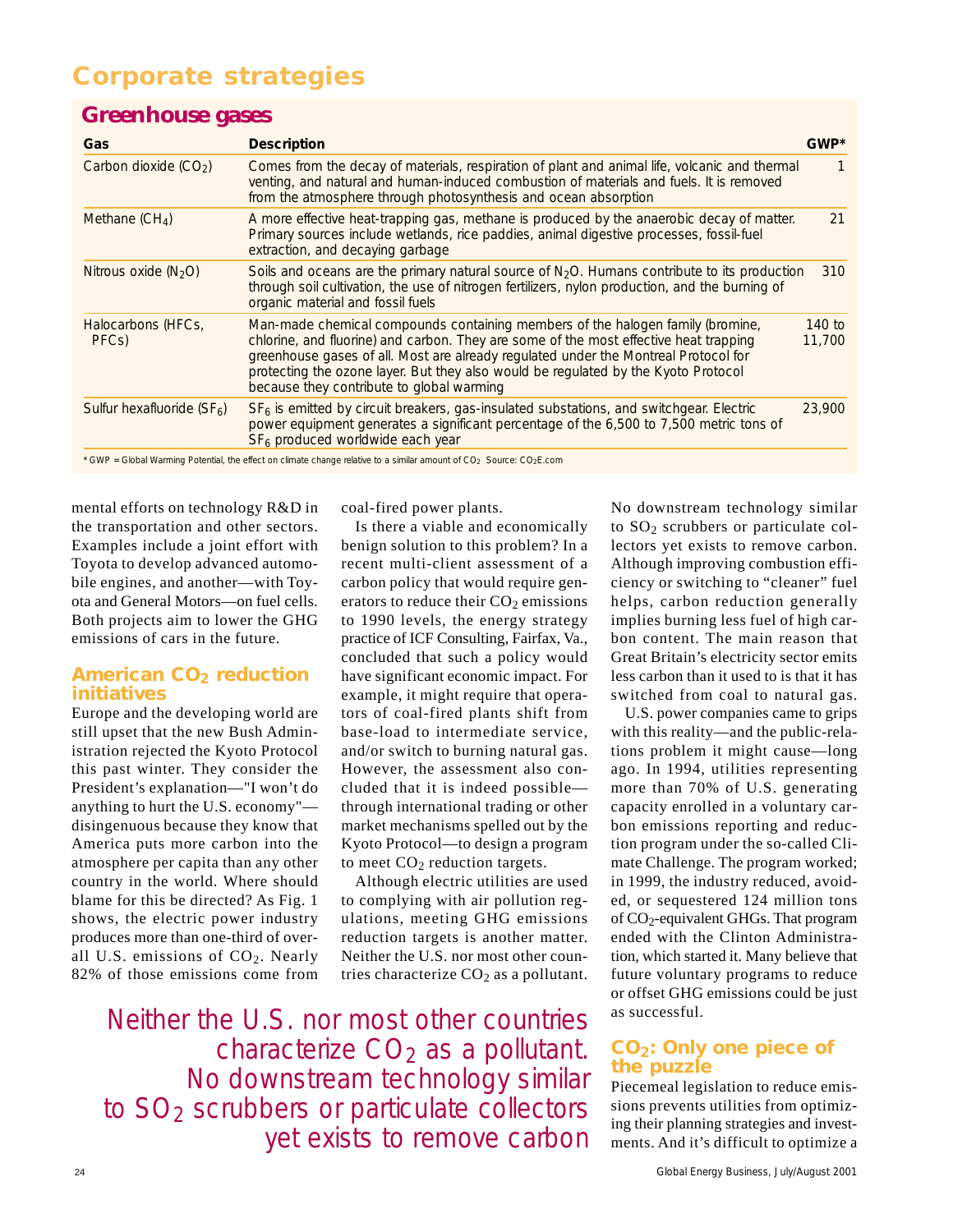strategy for managing all pollutants if you don't know what's on the long-term horizon. Optimizing for all pollutants is better than tackling one at a time. Take mercury, for example. If you're not sure you'll have to reduce your emissions of  $SO<sub>2</sub>$ , then you'll invest in technology that just targets mercury. However, if you know that you'll have to cut your output of  $SO<sub>2</sub>$  as well, you'll buy equipment that handles both chemicals.

But a multi-pollutant approach needs to incorporate energy policy to avoid creating an energy crisis, as the ICF study suggests. Stringent requirements on carbon may force shutting down or retiring coal-fired plants prematurely. In an industry with long investment lead-times, companies want emissions targets to be firmed up as soon as possible for planning purposes.

In the U.S., two groups of energy companies have formed to emphasize the need to have such a multi-pollutant plan in place sooner rather than

later. One is the Clean Energy Group, which wants to cap emissions of carbon, SO2,  $NO<sub>x</sub>$ , and mercury. Its members include Conectiv Inc., Consolidated Edison Company of N.Y. Inc., Exelon Corp., Keyspan Energy Corp., Northeast Utilities, Ontario Power Generation, Inc., PG&E National Energy Group, Public Service Electric Co., and Sempra Energy.

The other is the Clean Power Group, which not only favors multi-pollutant regulation, but also increased use of new technology for environmental improvement. Its five members are Calpine Corp., El Paso Energy Corp., Enron Corp., NiSource Inc., and Trigen Energy Corp. The group proposes that targets for reducing overall emissions replace current New Source Review (NSR) requirements that were established to force power generators to comply with the Clean Air Act Amendments of 1990. The NSR requirements were intended to ensure that every investment in a new power plant or improvement to an existing one contributes to making the electricity sector cleaner than before. But Joel Bluestein, director of the Clean Power Group, says that the requirements haven't done much to improve the environmental performance of existing plants; he says they actually discourage plant operators from reducing their emissions and boosting their combustion efficiency.

#### **Green pioneer**

Another energy company that favors comprehensive rather than piecemeal emissions targets—including one for CO2—is New Orleans-based Entergy Corp. However, the company has boldly chosen a different approach to becoming cleaner than its competitors and a different platform for lobbying for what it wants.

Entergy made front-page news this May when it became the first U.S. utility to pledge that it will voluntarily take actions to stabilize its domestic GHG emissions at year 2000 lev-

## *Corporate strategies*

plants. But it will work externally as well. The company intends to engage itself in such projects as capturing methane gas leaking from coal mines, renewable energy projects that produce electricity without GHG emissions, carbon sequestration, and improving end-user efficiency.

## **Proving that markets work**

Despite the success of the EPA-designed  $SO<sub>2</sub>$  allowances market in the U.S., some still wonder whether and how a similar market for  $CO<sub>2</sub>$  reduction credits would work in practice. Empirical evidence on that subject will become available, but not for a few years. Twenty-five companies and non-profit groups from the electric power, agriculture, and manufacturing industries have agreed to help design a new, interregional carbon trading market to be called the Chicago Climate Exchange. Participants include Ford Motor Co., DuPont Co., Suncor Ener-

It's difficult to optimize a strategy for managing all pollutants if you don't know what's on the longterm horizon. Optimizing for all pollutants is better than tackling one at a time. But a multi-pollutant approach needs to incorporate energy policy to avoid creating an energy crisis

els by 2005. It also became the first U.S. utility to join the Partnership for Climate Action (PCA), a collaboration of international business and environmental leaders dedicated to climate protection.

To meet its GHG reduction target, Entergy has allocated \$25 million for investment in projects for reducing emissions from its fossil-fuel-fired facilities. "Entergy's first priority is to reduce greenhouse gas pollution within our own operations. We expect to achieve at least 80% of the reduction in this way," explains CEO Wayne Leonard.

Working internally, Entergy will try to improve the efficiency of its power

gy, Alliant Energy Corp., Calpine, Cinergy Corp., NiSource, PG&E National Energy Group, Wisconsin Energy Corp., Pinnacle West Capital Corp., and Swiss Re.

Proposed by Chicago-based Environmental Financial Products LLC a designer and developer of trading systems and tools for commodity, financial, and environmental markets—the exchange hopes to prove that voluntary trading of GHG credits could mitigate global warming and climate change. The standard of proof it has chosen is whether trading reduces the participants' GHG emissions, including  $CO<sub>2</sub>$ , by 5% below 1999 levels by 2005. Among the goals of the pro-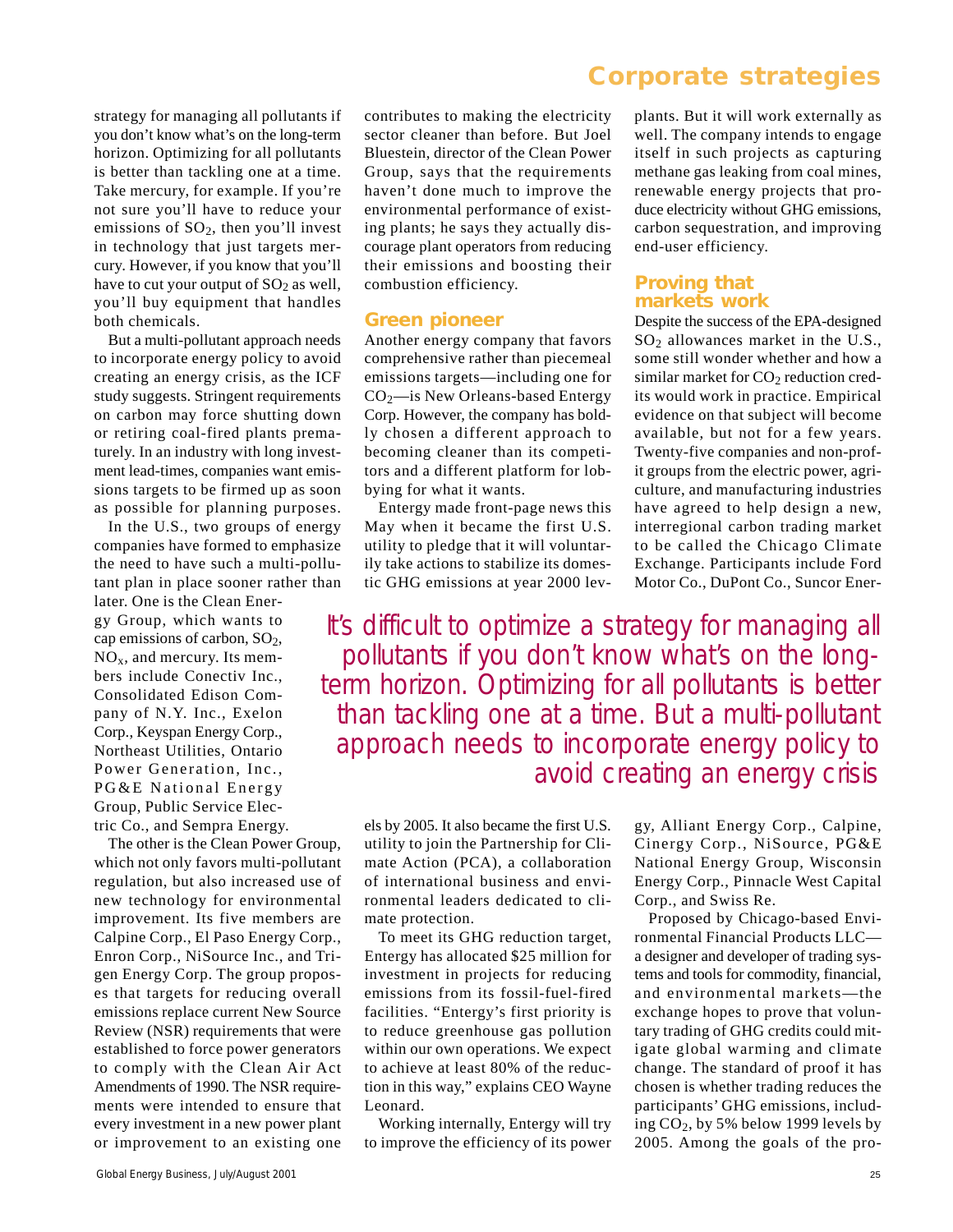## **Visit these Web sites for more information**

| www.climateark.org              | Portal containing news archive, links,<br>directories                                                                                                                                                                                      |
|---------------------------------|--------------------------------------------------------------------------------------------------------------------------------------------------------------------------------------------------------------------------------------------|
| www.co2e.com                    | Fairly comprehensive FAQ section on<br>emissions trading and climate change                                                                                                                                                                |
| www.unfccc.int                  | What's new; Kyoto Protocol; events                                                                                                                                                                                                         |
| www.pollution.com               | Portal with latest news on the environment<br>and emissions                                                                                                                                                                                |
| www.epa.gov/epahome/topics.html | U.S. Environmental Protection Agency's<br>site                                                                                                                                                                                             |
| www.emissionstrategies.com      | ICF Consulting's dedicated site to<br>information and tools for assessing SO <sub>x</sub> ,<br>$NOx$ , and $CO2$ emissions, free registration                                                                                              |
| www.environmental-finance.com   | Environmental Finance, a monthly magazine                                                                                                                                                                                                  |
| www.ieta.org                    | A nonprofit organization dedicated to the<br>establishment of effective systems for<br>trading in GHG emissions by<br>businesses                                                                                                           |
| www.grida.no/climate/vital      | Charts and figures of evidence and impact<br>of global climate change                                                                                                                                                                      |
| www.emissions.org               | <b>Emissions Marketing Association</b>                                                                                                                                                                                                     |
| www.chicagoclimateX.com         | Chicago Climate Exchange                                                                                                                                                                                                                   |
| www.globalclimate.org           | Global Climate Coalition: trade<br>associations representing businesses,<br>companies and corporations opposed to<br>Kyoto Protocol and advocating instead<br>for technology innovations and improve-<br>ments to make fundamental changes |
| www.mjbradley.com/CEG.htm       | The Clean Energy Group                                                                                                                                                                                                                     |
| www.natsource.com               | <b>Natsource</b>                                                                                                                                                                                                                           |
| www.epcor.ca                    | Epcor Utilities Inc.                                                                                                                                                                                                                       |
| www.fortum.com                  | Fortum Group                                                                                                                                                                                                                               |
| www.transalta.com               | TransAlta Corp.                                                                                                                                                                                                                            |
| www.hew.de                      | <b>HFW AG</b>                                                                                                                                                                                                                              |
|                                 |                                                                                                                                                                                                                                            |

posed exchange are to:

■ Demonstrate that GHG trading can achieve real reductions in emissions across different business sectors.

■ Get a better handle on the cost of reducing GHG emissions.

■ Develop standard frameworks for monitoring emissions, determining offsets, and conducting trades.

The market is slated to initially comprise seven midwestern states (Illinois, Indiana, Iowa, Michigan, Minnesota, Ohio, and Wisconsin) and expand geographically over time. Here's how it is supposed to work: Participating companies will be issued

tradable emission allowances. They can then either directly cut their emissions, buy allowances from companies that have achieved surplus reductions, or buy credits from agricultural or other offset projects—which could be overseas. Potential offset projects include renewable energy systems, such as wind and solar power, and those that capture and use agricultural and landfill methane. Offsets can also be generated by carbon sequestration projects—such as forest expansion and conservation soil management, both of which effectively remove  $CO<sub>2</sub>$  from the atmosphere.

What's missing from discussions of GHG abatement and  $CO<sub>2</sub>$  trading is a subject near and dear to energy companies now being forced to compete for profits—cost

## **CO2 trading goes on-line**

Because the subject of GHG emissions reduction and trading is so new, energy companies need to be educated about it. One new, free-to-join Web site whose main purpose is practical education is  $CO<sub>2</sub>E.com$ , which is being touted by its founders—the broker Cantor Fitzgerald and the accounting firm Pricewaterhouse-Coopers—as a "global hub for carbon commerce."

CO2E.com is designed to be both a marketplace and a resource for information about carbon trading. It includes:

■A Web-based, broker-assisted marketplace for the trading of emissions reductions.

■ A daily news service.

■ Briefings and insights.

■ A specialized search engine.

■ On-line business and trading tools.

■ A global registry of recognized climate change international consultants and experts.

Carlton Bartels, the site's president and CEO, explains that "what's intriguing about [climate change] is that corporations realize it is an issue, that [it's inevitable that GHG reduction will become mandatory], and that they cannot avoid getting involved. But their individual solutions to the problem must be flexible and friendly to them. And what that suggests is market-based trading, because it gives you the widest selection of opportunities. Procrastinating will only increase your risk exposure."

To support his argument, Bartels emphasizes that all emissions-credit markets in the U.S. have been successful—with the possible exception of California's ACE/Reclaim program (see box), which has been affected by the power crisis there.

#### **The cost of cleanliness**

What's missing from the above discussions of GHG abatement and CO2 trading is a subject near and dear to energy companies now being forced to compete for profits—cost. Companies need to know their cost of reducing emissions, explains Abyd